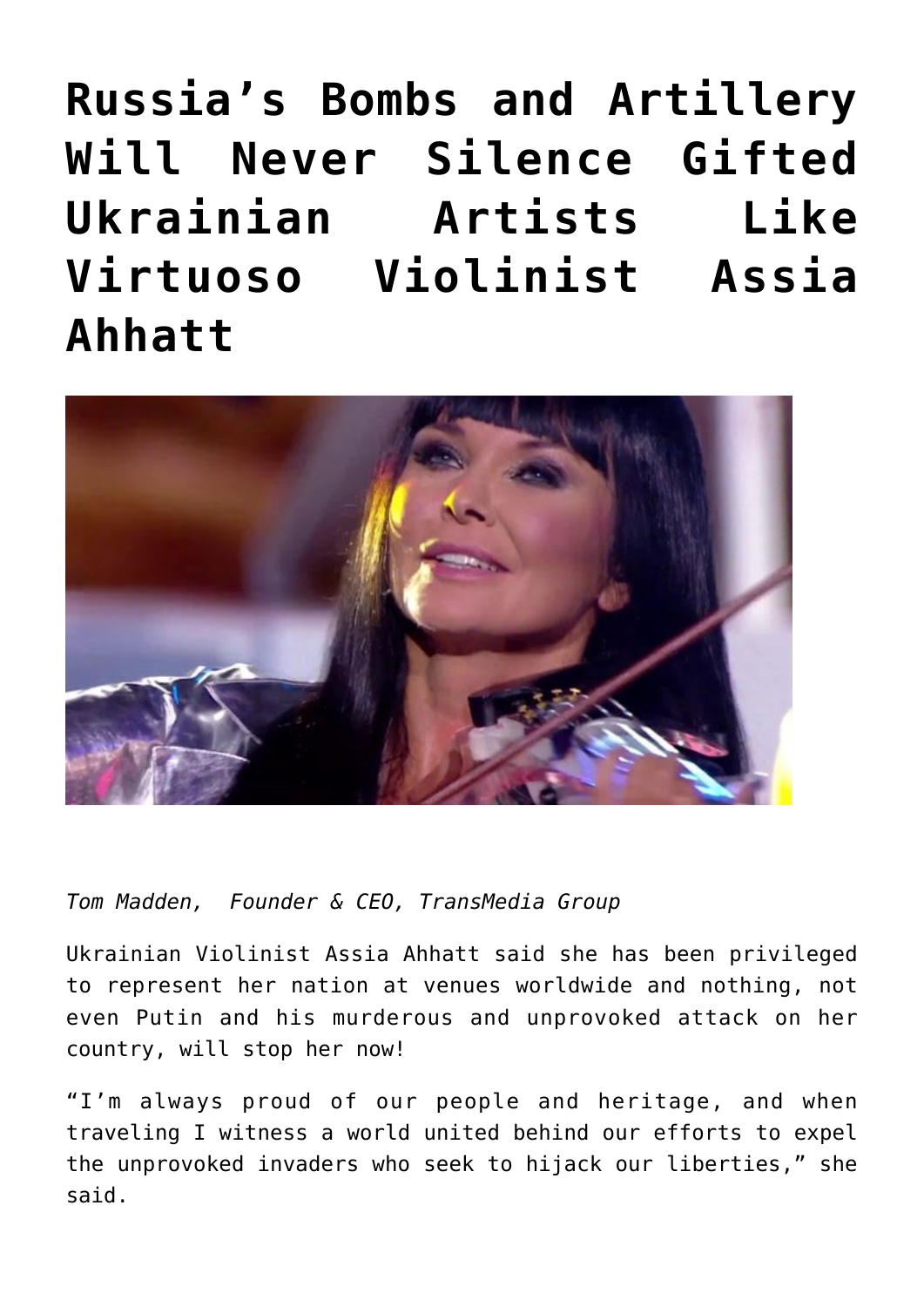"A day doesn't go by when I don't hear the phrase from freedom-loving people: 'We are all Ukrainians now.'"

Multiple Grammy Winning Co-Producer **Paul Avgerinos'** Unicorn Studios has just released the inspirational new single, *ACROSS LIGHT & TIME,* featuring internationally renowned artists **Assia** and **David Arkenstone**.

"Assia and David are two of my favorite artists, so I'm thrilled to be a producer on their first collaboration," said **Paul Avgerinos.**

*ACROSS LIGHT & TIME* is the first featured track on Assia and David's collaborative New Age album currently in production across three continents and slated for release in September.

"Creating music together with Assia has been a joyous and rewarding experience that I can't wait to share with the world!" said Arkenstone, a 5-time Grammy® Nominee.

Assia said she has always produced and recorded at least part of her albums with talented fellow Ukrainian musicians living here in Kiev; and this latest release has been no different despite huge security concerns.

"The indomitable spirit, beauty, and determination of all Ukraine sets a higher bar for both my own creative process, as well as the world's humanity," Assia said.

A classically trained child prodigy, Assia has entertained global audiences as one of the world's premier violin virtuosos. Always seeking new musical challenges, she performs in unique venues and has written, arranged, and recorded across genres from Classical to Pop, Latin to Contemporary Instrumental, and now, New Age.

Assia has been honored as a **Merited Artist of Ukraine**, as well as for her participation with several charitable organizations currently assisting millions displaced by the war in **Ukraine.**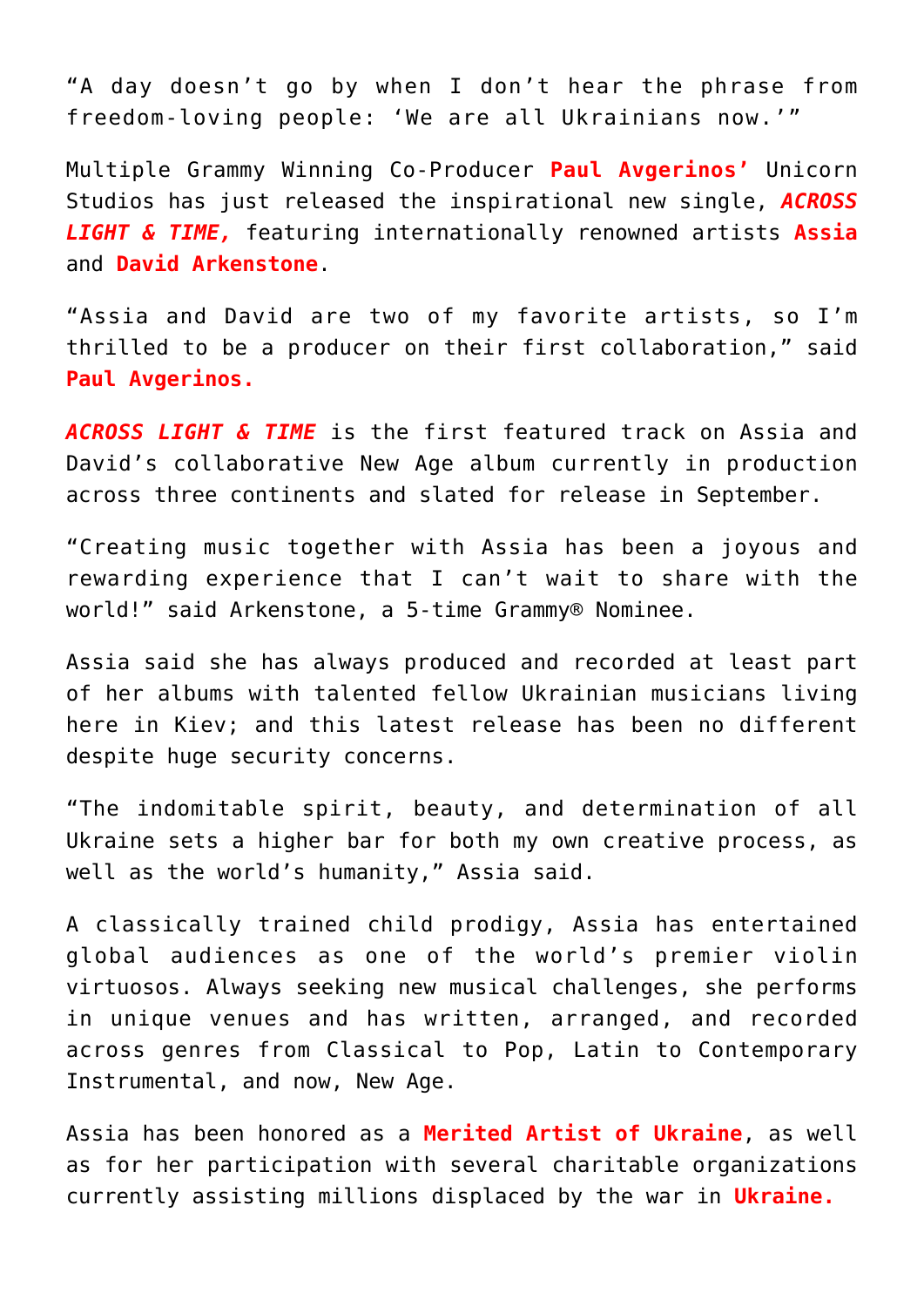**David Arkenstone** is a multiple-*Grammy* nominated lifelong musical innovator, producer, collaborator, and instrumentalist mainly performing within the genre of New Age. It would be difficult to mention an instrument that David does not play, although this production primarily features his mastery of guitar and piano.

Joining Assia and David in the video of *Across Light & Time* is young multi-talented twice Latin Grammy-winning producer, arranger, percussionist and fellow Co-Producer, **Tony Succar.**

**"**David's emotional melodies interpreted by Assia's soulful violin truly connect. I feel this project is going to touch the hearts of fans around the globe,**"** said **Succar.**

**Assia's web-site: [http://assiaahhatt.com/home\\_en](http://assiaahhatt.com/home_en)**

**Instagram: <https://www.instagram.com/ahhattassia/>**

**FB:<https://www.facebook.com/ahhatt>**

**Video for 'Across Light and Time' : https://drive.google.com/file/d/1IoFHQvEVOP7hS02OmaH\_sTG6tR5-J HHV/view?usp=drivesdk**

**Video for 'Behind the Scenes' : https://drive.google.com/file/d/1IpS9ZqTYyS6c0kOsV3bq253jkrzBp yfl/view**

I'm honored TransMedia Group has been retained to promote the release of this inspiration new single as my dad, William Madden, was a concert violinist who would have loved Assia's music.